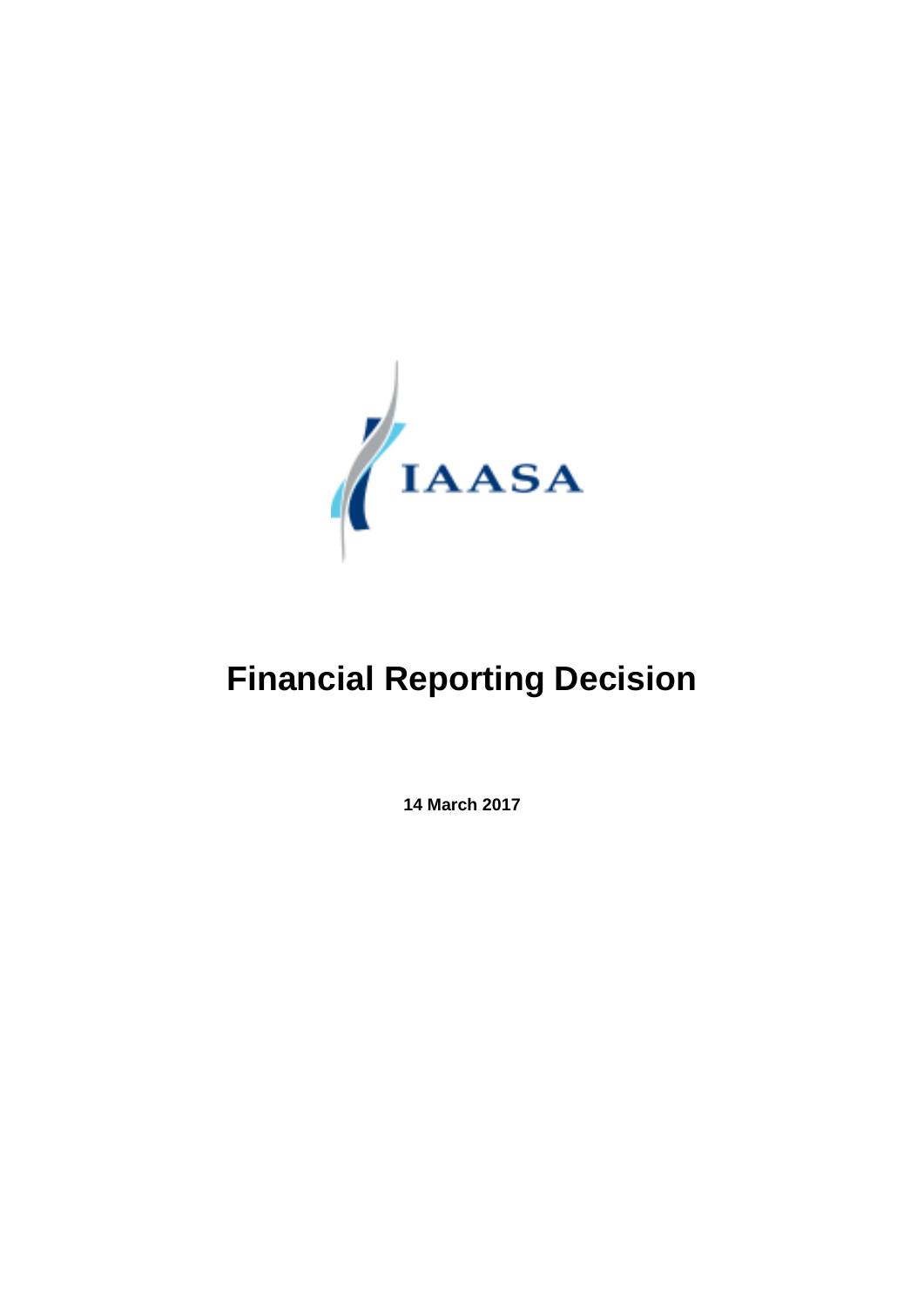| <b>Issuer</b>                            | Pelican Mortgages No. 1 plc           |
|------------------------------------------|---------------------------------------|
| Report type                              | Interim financial statements          |
| <b>Reporting period</b>                  | For the six months ended 30 June 2016 |
| <b>Financial reporting framework</b>     | <b>IFRS-EU</b>                        |
| Applicable financial reporting standards | IAS 34 Interim Financial Reporting    |
| <b>Other Regulations</b>                 | Section 304, Companies Act 2014       |

# **Summary**

Pelican Mortgages No. 1 plc ('the issuer') is an entity whose principal activity is the investment in a portfolio of mortgage receivables in Portugal.

IAASA performed a focused examination of the issuer's half-yearly financial statements for the six months ended 30 June 2016 ('the Report').

IAASA concluded that the Report had not complied, in full, with the disclosure requirements of IAS 34 *Interim Financial Reporting* and Section 304, Companies Act 2014. The matters identified in the interim report as being non-compliant were as follows:

- 1. the incorrect comparative amounts were provided in the Consolidated Statement of Comprehensive Income;
- 2. the Report did not contain:
	- a Condensed Statement of Cash Flows:
	- a Condensed Statement of Changes in Equity;
	- a Statement of Compliance; and
	- Statement that the same accounting policies had been followed.

In addition, the Report did not contain a disclosure that the parent company has availed of the exemption from presenting its separate Income Statement as required by Section 304, Companies Act 2014.

### **Background**

The issuer is a company incorporated in Ireland. The principal activity of the issuer is the investment in a portfolio of mortgage receivables in Portugal, through the purchase of 100% of the units in the subsidiary, Fundo de Titularizacao de Creditos MG Titulos.

### **Outline of financial reporting treatment applied by the issuer**

The issuer had provided comparative information for the year ended 31 December 2015 rather than the comparable six month period ended 30 June 2015. The comparative information for the Consolidated Statement of Comprehensive Income did not comply in full with the requirements of IAS 34.20(b).

In addition, the report did not contain:

- (i) a Condensed Statement of Cash Flows as required by IAS 34.8(d);
- (ii) a Condensed Statement of Changes in Equity as required by IAS 34.8(c);
- (iii) a Statement of compliance as required by IAS 34.19; and
- (iv) a statement that the same accounting policies had been followed in the interim financial statements as compared with the most recent annual financial statements as required by IAS 34.28.